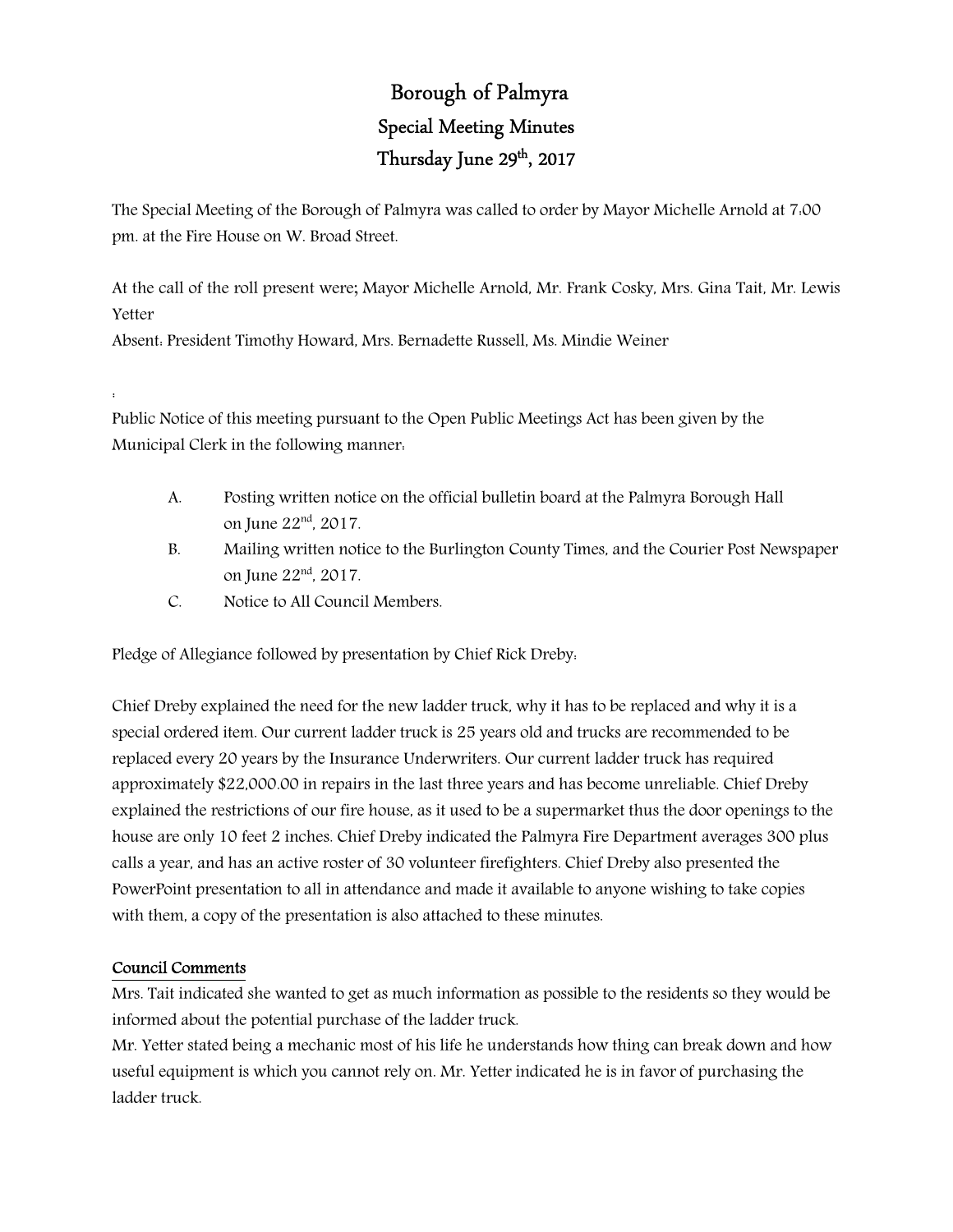Mr. Cosky stated he is not in favor of the referendum and can't see not supporting the fire department. We should be giving the department the necessary equipment they need to do their job efficiently and effectively.

## Public Comments

Please state your name and address for the record. Council will give all comments appropriate consideration. Each citizen will be allotted up to five (5) minutes to speak, in order to allow everyone an opportunity to ask questions and express their opinions or concerns

Tom McElwee – Columbia Avenue – Mr. McElwee apologized to the Fire Department for bring up the idea of a referendum. Mr. McElwee stated there are 10 people here tonight which are not affiliated with the Fire department gathering information about the purchase of the ladder truck. Where are the council people who wanted to have this town meeting? Do other towns put away money for these types of expenditures? Chief Dreby indicated he did not know if other towns put away money however indicated he knew Riverton Borough did not. Mayor Arnold indicated we are being fiscally responsible and planning for future replacements.

Jean Butler – Arch Street – Mrs. Butler asked was the referendum going to be placed on the ballot in November. Mayor Arnold indicated that was still to be decided. Mrs. Butler asked if the \$27.66 per year for 15 years and why did the department pick the pierce truck, was it because it had the lowest price. Mrs. Butler also inquired if it was normal to spend 22,000.00 for repairs of the ladder truck over that period of time. Mrs. Tait indicated yes the\$ 27.66 per household was per year over fifteen years. Chief Dreby stated the Pierce Truck was chosen because the department is confident that the truck will work for our needs and will fit into our building. We have experience with this company as we have purchased a truck from them in the past. Chief Dreby also indicated not it is not normal to spend that kind of money repairing a vehicle. Mrs., Butler asked if there was anything thing else residents or the Fire department could do to help defray the cost of the truck, like fundraisers. Chief Dreby stated the Borough of Palmyra supports the Fire department and maintains the equipment. The Fire Company maintains and owners the building the trucks are stored in, the fundraising the Fire Company does helps maintain the building.

Ruth Yetter – Garfield Street – Mrs. Yetter inquired if the current ladder truck sellable, and if and when sold does the money from the sale of this truck got back to the fire company? Chief Dreby indicated the truck is sellable and thinks it could sell for maybe 50 to 60 thousand, he also indicated if and when sold the money would got to the Borough of Palmyra general account, not the Fire Company. Mrs. Yetter indicated she did not see a reason for doing the referendum.

Kathleen Rix – Harbour Drive – Why are we doing a referendum? Look around see how many people are here tonight.

Chief Dreby explained some potential ways the financing could be done and indicated that \$50,000.00 would be paid from the capital budget and the balance would be bonded, he also stated the balance would